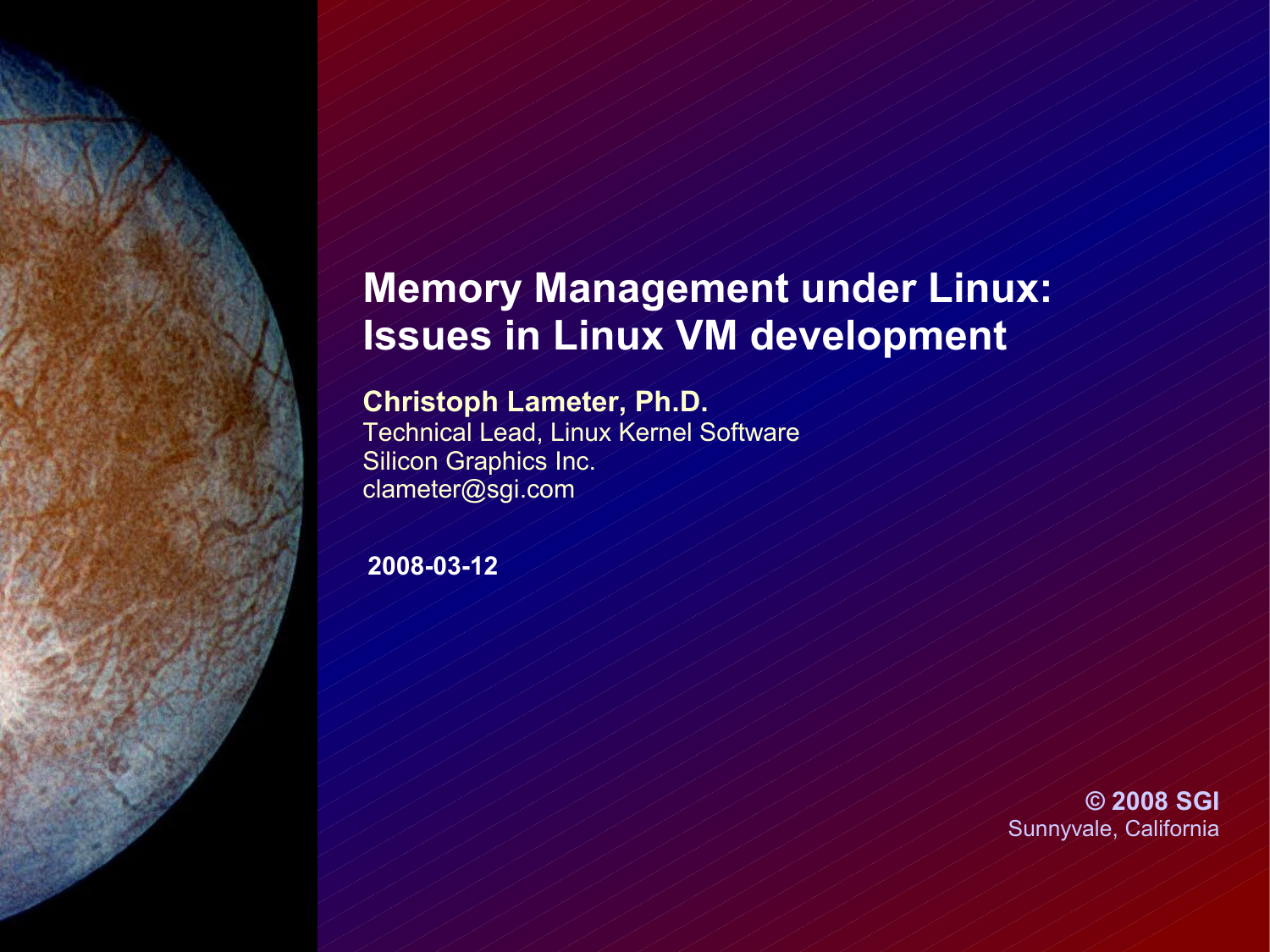## **Introduction**

2

- **Short overview of Linux Memory** Management
- **Projects that were merged in the last year**
- **Problems with solutions**
- **J** Unsolved Problems
- **Future Directions**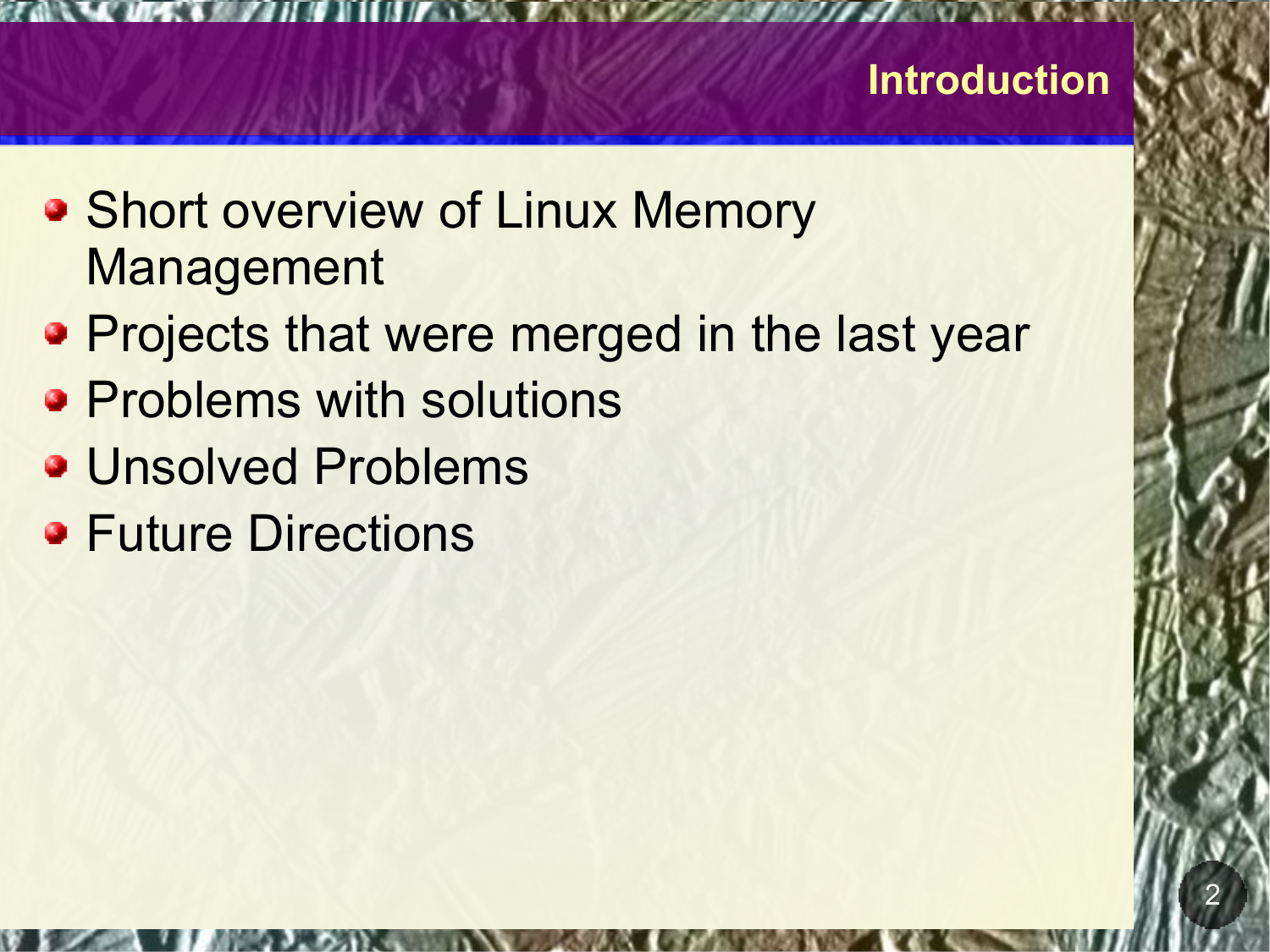# **Brief Introduction to Memory Management**

## **• Virtual Memory Management**

- **Provide memory to the processes and for the operating** system services
- A significant influence on performance.
- Includes various forms of synchronization in Multiprocessor systems
- **a** Resource management
	- **Allocate memory so that the processes competing for** memory make the best progress.
- **January Linux challenges** 
	- Increasing complexity of the VM as the number of processors and the memory sizes grow
	- Management of memory in 4k chunks in a world with machines that have Gigabytes of memory.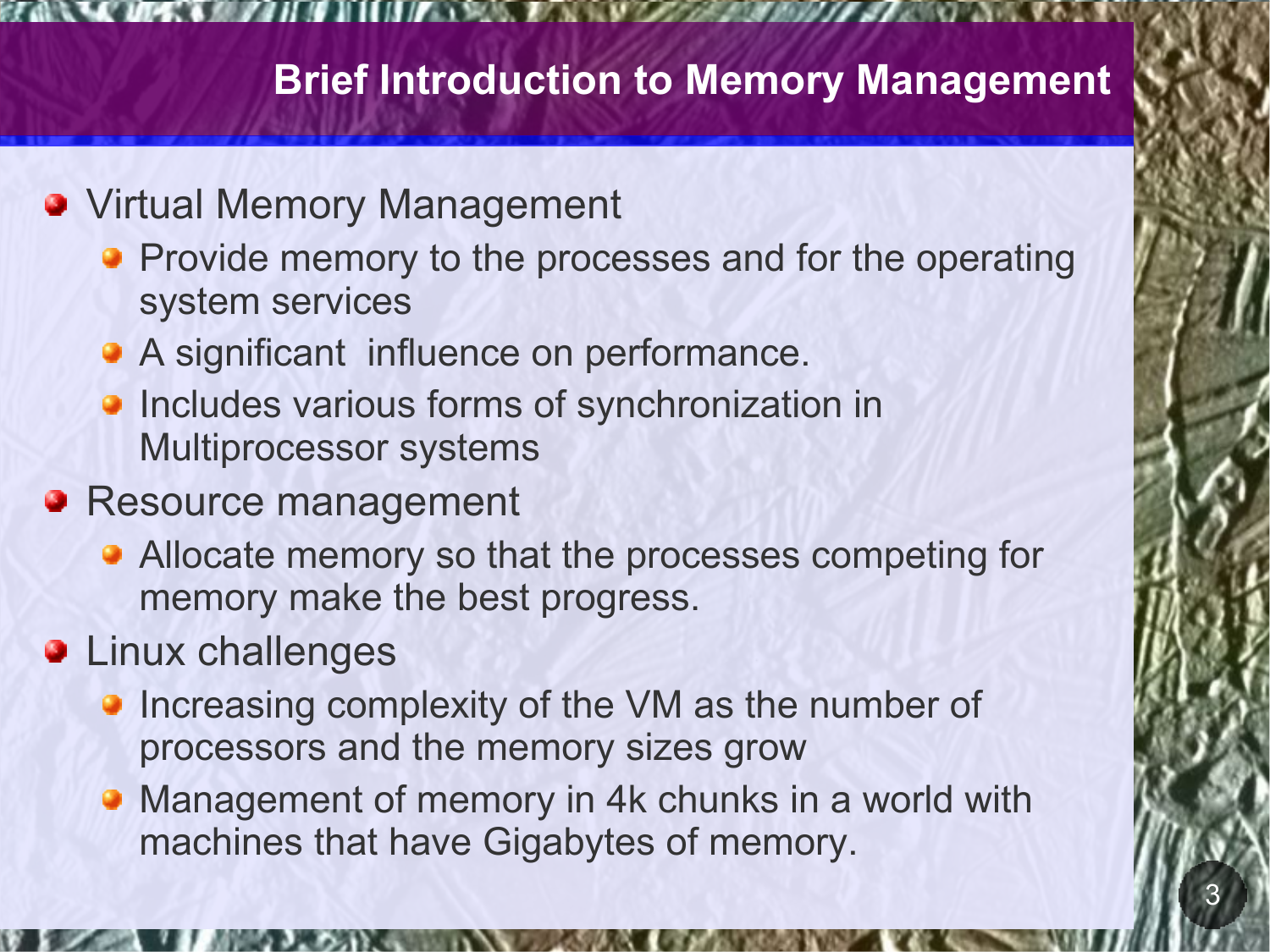# **Memory Management Components**

- **44 Chunks of Memory**
- **Page allocator**
- **Higher order allocations**
- Anonymous memory ◕
- **File backed memory**
- **Swapping**
- **3** Slab allocator
- **Device DMA allocator**
- **Page Cache**
- **a** read() / write()
- **Mmapped I/O.**

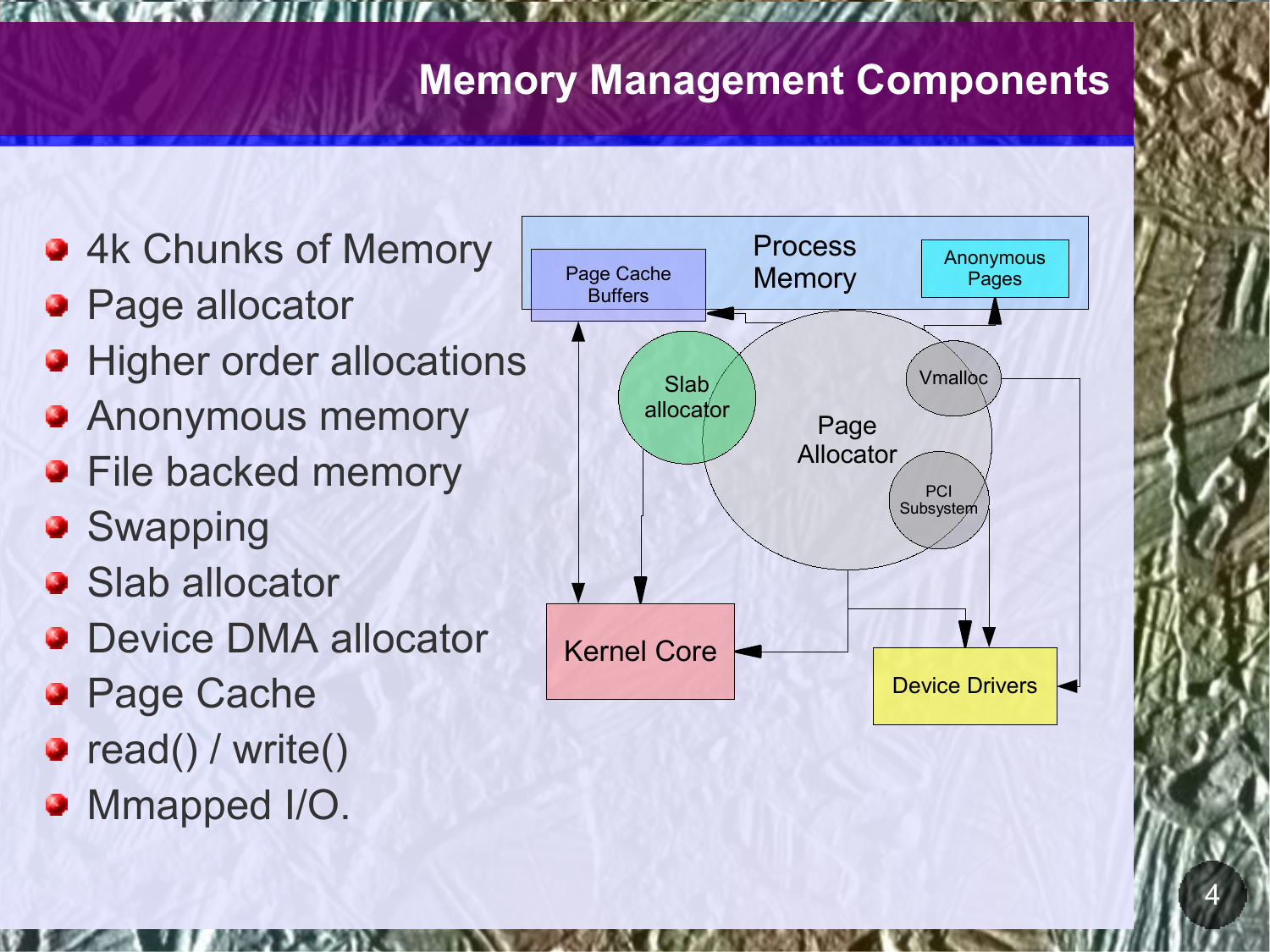# **Philosophy of Linux Memory Management**

- **All memory must be put to use. Unused memory is a** waste of memory.
- **Memory is freed if we find another use for it. It is not** freed without reason.
- **Memory is managed in "zones". A zone is a range of** memory suitable for a certain purpose.
	- **Memory suitable for legacy I/O devices**
	- **Memory that is easily reclaimable**
	- **Memory that requires explicit handling (HIGHMEM)**
	- **General memory**
- **NUMA implemented by adding more zones.**
- **A** major problem of memory management under NUMA is selecting the zone from which to get memory for a process.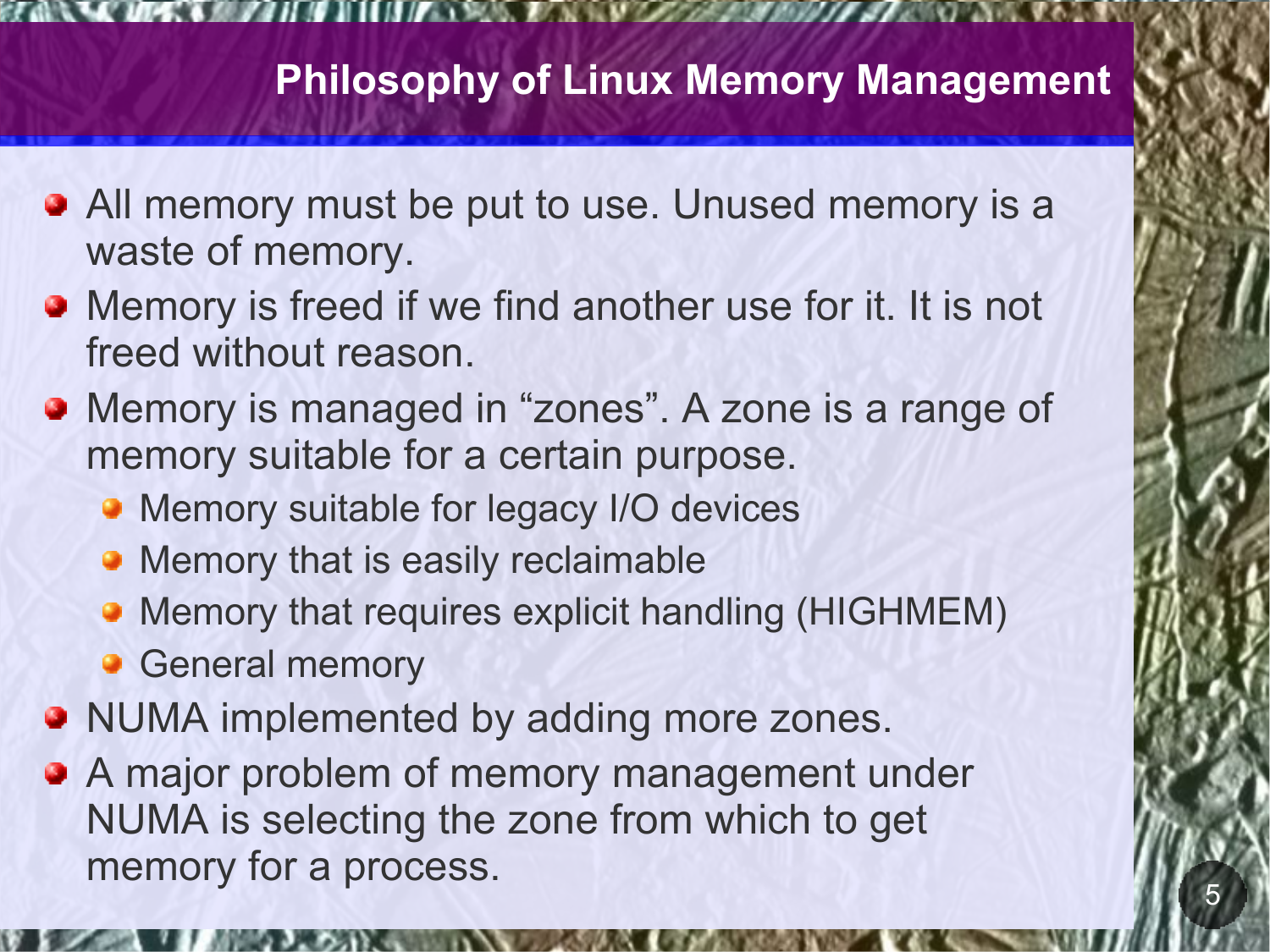- Anti-Fragmentation logic for the page allocator (Mel Gorman)
- **Memoryless node support**
- **Device based dirty throttling**
- **SPARSEMEM Virtually mapped memmap**
- **a** Quicklists
- 64k support on IA64 and in the ext2/3/4 filesystems.
- **C**groups a framework for resource control.
- Support for more processors on x86 64
- **Reducing per cpu allocation overhead overhead** (support for up to 4k/16k cpus on x86\_64)
- **B** Reducing stack use for cpumasks
- **a** SLUB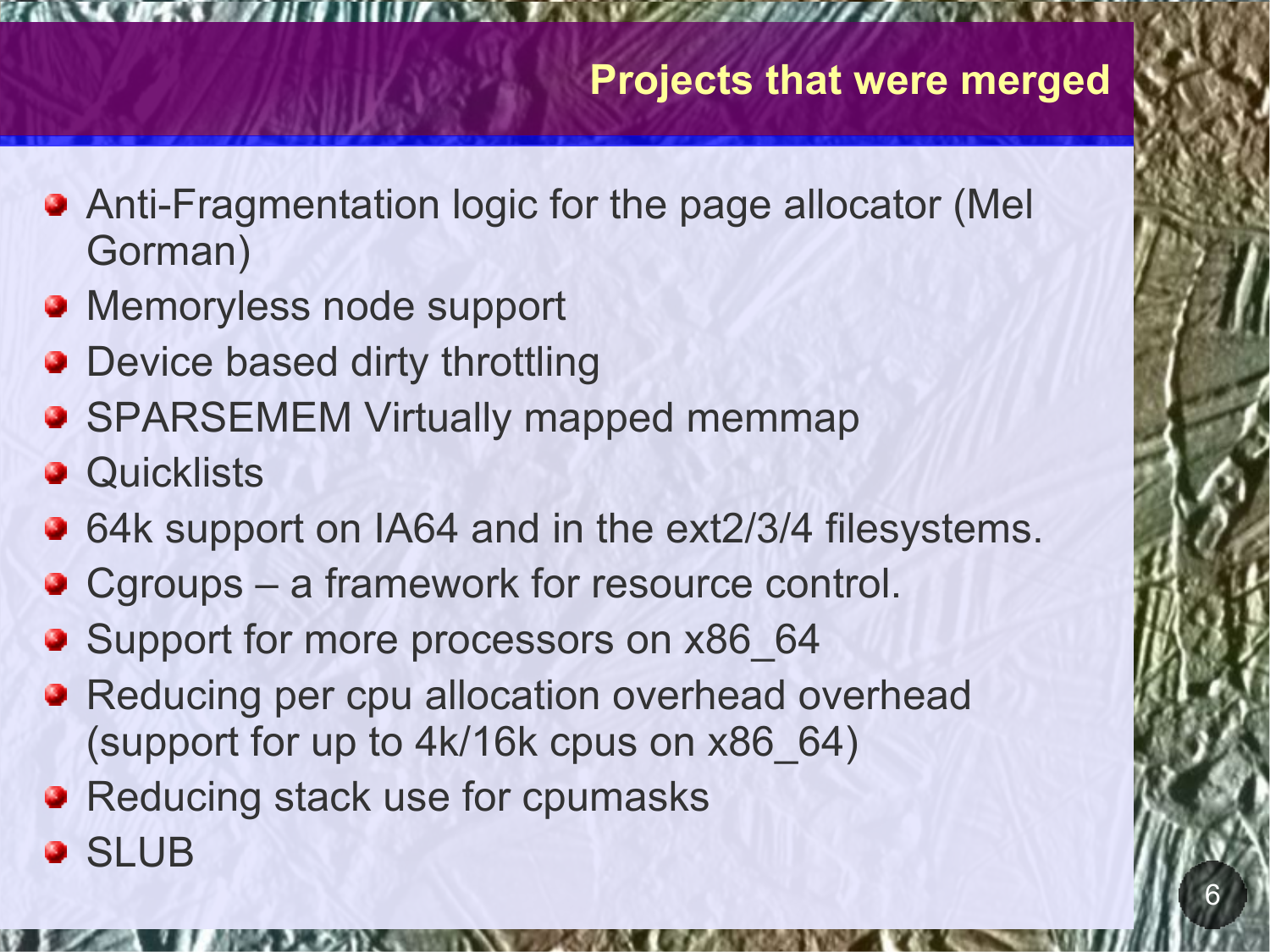# **Device based dirty throttling**

7

- **Current waste of memory. A device must have** enough pages buffered up to make it work at optimal speed. Pages should be kept hot
- **Devices may not run at full speed because dirty pages** may be limited due to another slow device creating dirty pages
- **New dirty throttling algorithm calculates the dirty rate** of a process and the write out rate of the device and then makes the process produce dirty pages at the rate of disk I/O
- **More memory available. Higher device speed. Some** report doubling of speed in some situation
- **Addresses most of our dirty pages issues. Not sure** though if it addresses cases where a node ends up full of dirty pages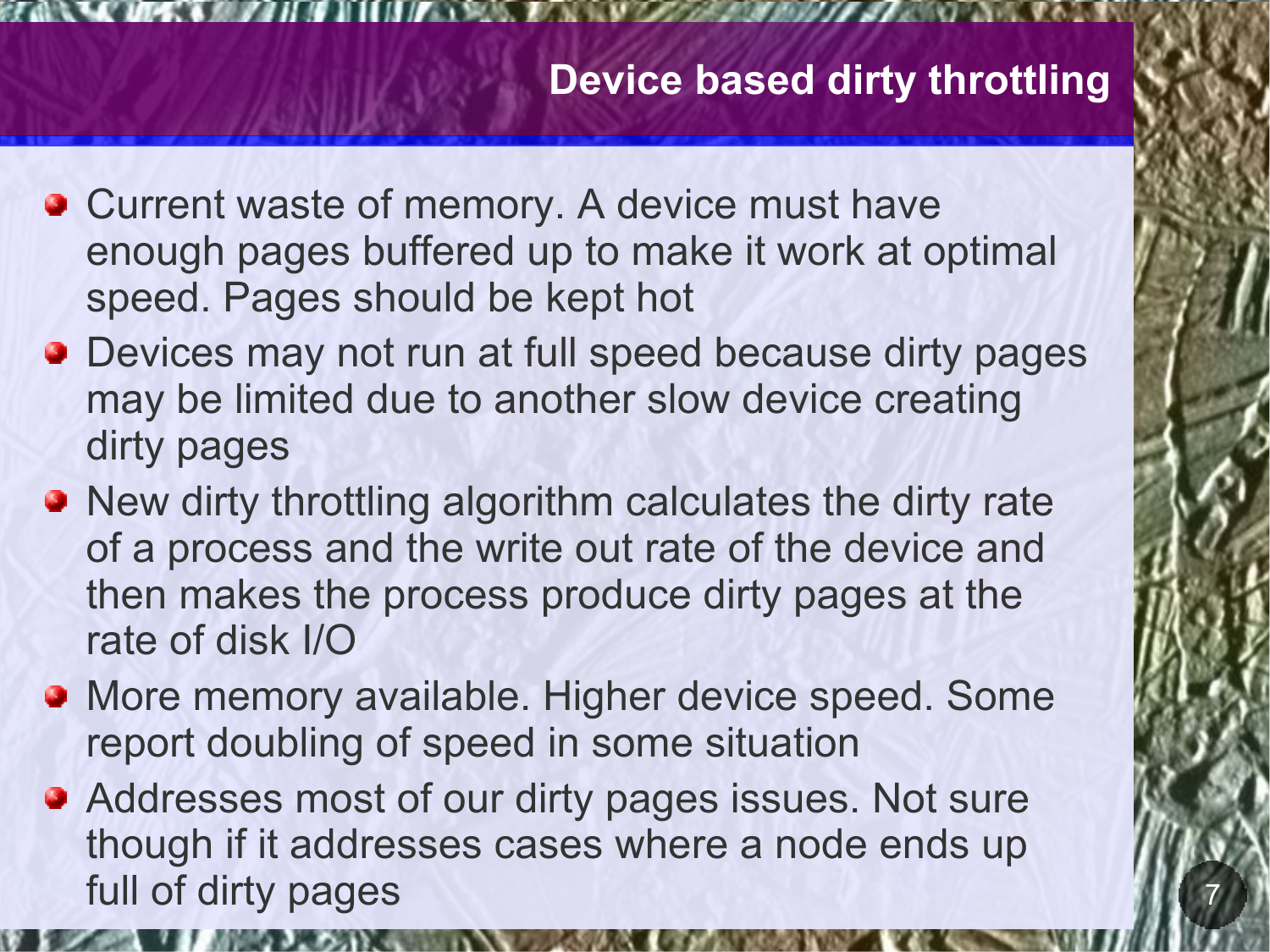# **Cpuset based dirty throttling**

- **Dirty pages are only limited on the system as a whole**
- **Small cpusets can have all of memory dirty**
- **No memory is reclaimable thus we get an out of** memory errors (and thoughts of adding memory come up).
- **Changes the calculation of dirty ratios based on the** number of pages in a cpuset.
- **Provides an upper limit in addition to the limits** imposed by the device based throttling.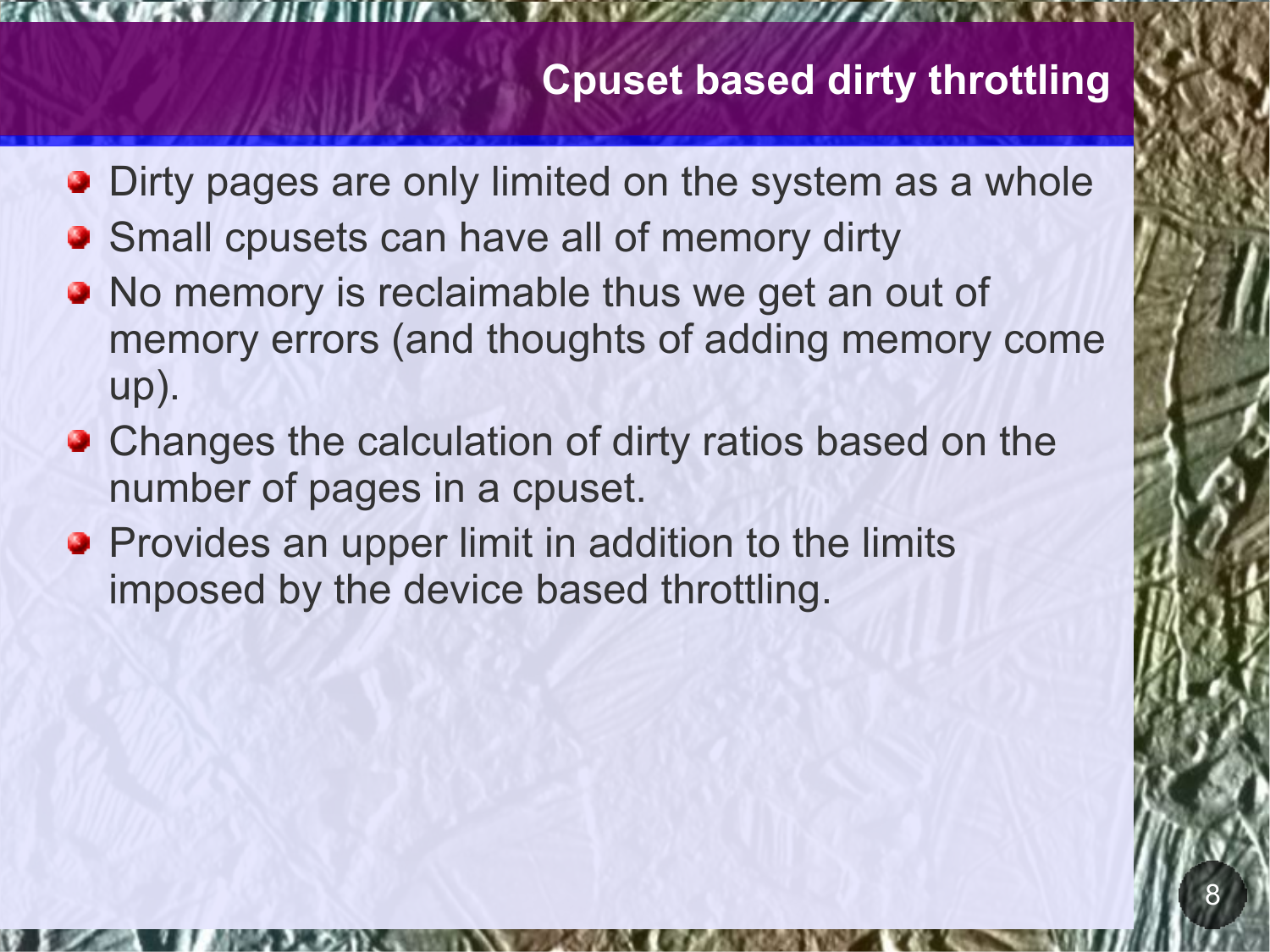## **SLAB vs. SLUB**

### **Old allocator SLAB**

- **Exponentially increasing memory use the more nodes** and processors.
- Per object NUMA control which led to inefficiencies in the alloc and free handler. Bugs still surface.
- No ability to defragment memory
- **New allocator SLUB:** 
	- Memory efficient (->low cache footprint -> more speed)
	- **Speed through uses of atomic operations not queuing** objects
	- **Framework for slab reclaim**
	- **Support for higher order allocations to increase speed**
	- **Simpler and easy to understand.**
	- **a** cmpxchg\_local fastpath that does not require disabling interrupts. Cycle could is reduced by 30%-60%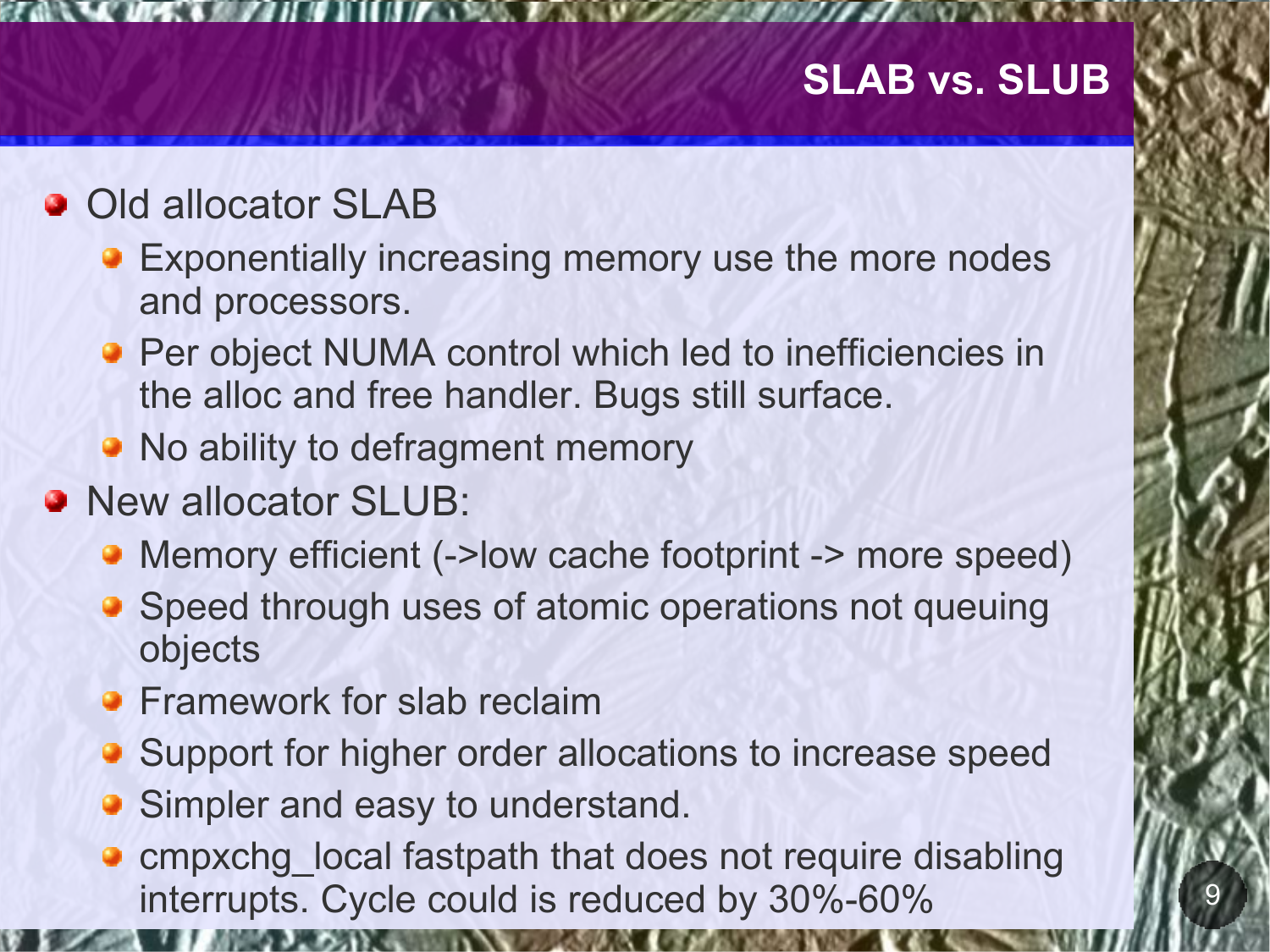## **SLUB issues**

- **Page allocator dependency**
- **Jackson** Variable order slabs
- **3** Tunable slabs
- **C**mpxchg local fastpath
	- **30-60% performance increases**
	- **Can be used in combination with tunable orders**
- Slab defragmentation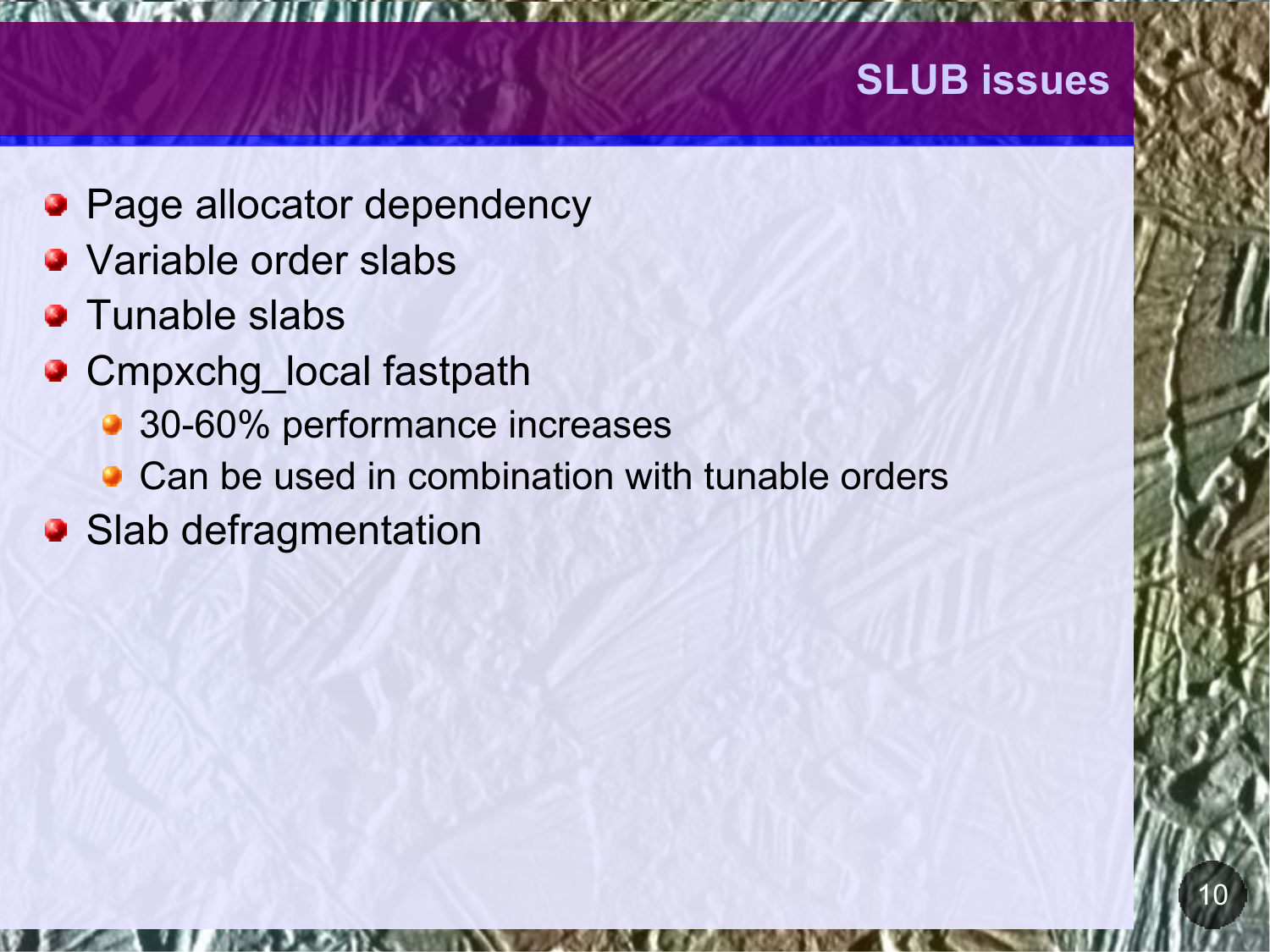# **64K page size support**

- **Addresses High TLB fault cost on IA64.**
- **Allows larger file system buffers.**
- **Also scales page allocator.**
- **Increases addressable memory for 3 level page** tables.
- **Enables very large systems. 64K page size seems to** be a requirement for systems with 2k or 4k processors and about 1k nodes.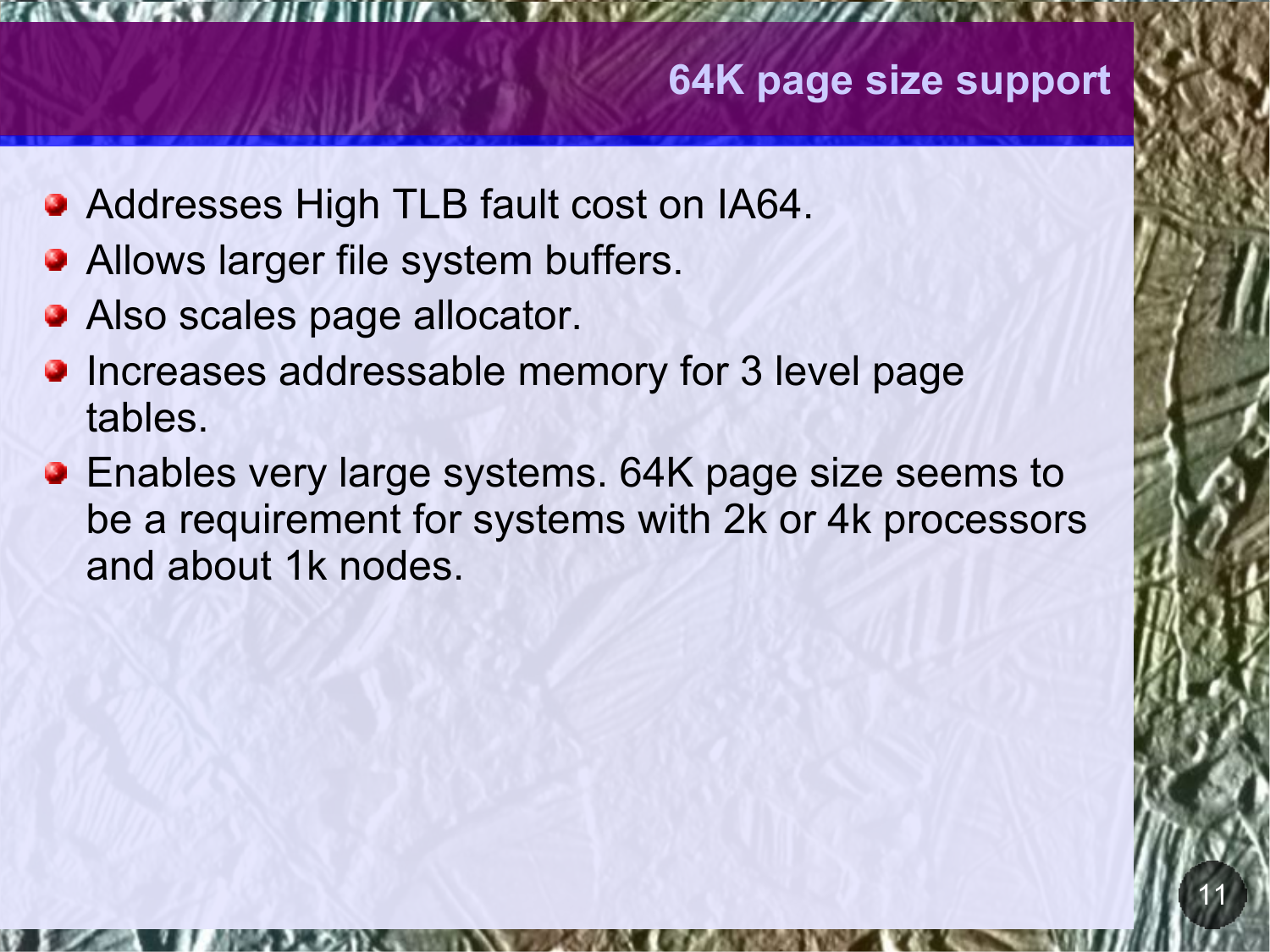### **Memoryless nodes**

- $\bullet$  Included in 2.6.24.
- **Per node status information**
- **SLAB issues. Need per node structures for nodes** that have no memory.
- **Introduction of a node status** 
	- Node is possible
	- Node is online
	- Node can accept high memory allocations
	- Node has normal memory
	- Node has processors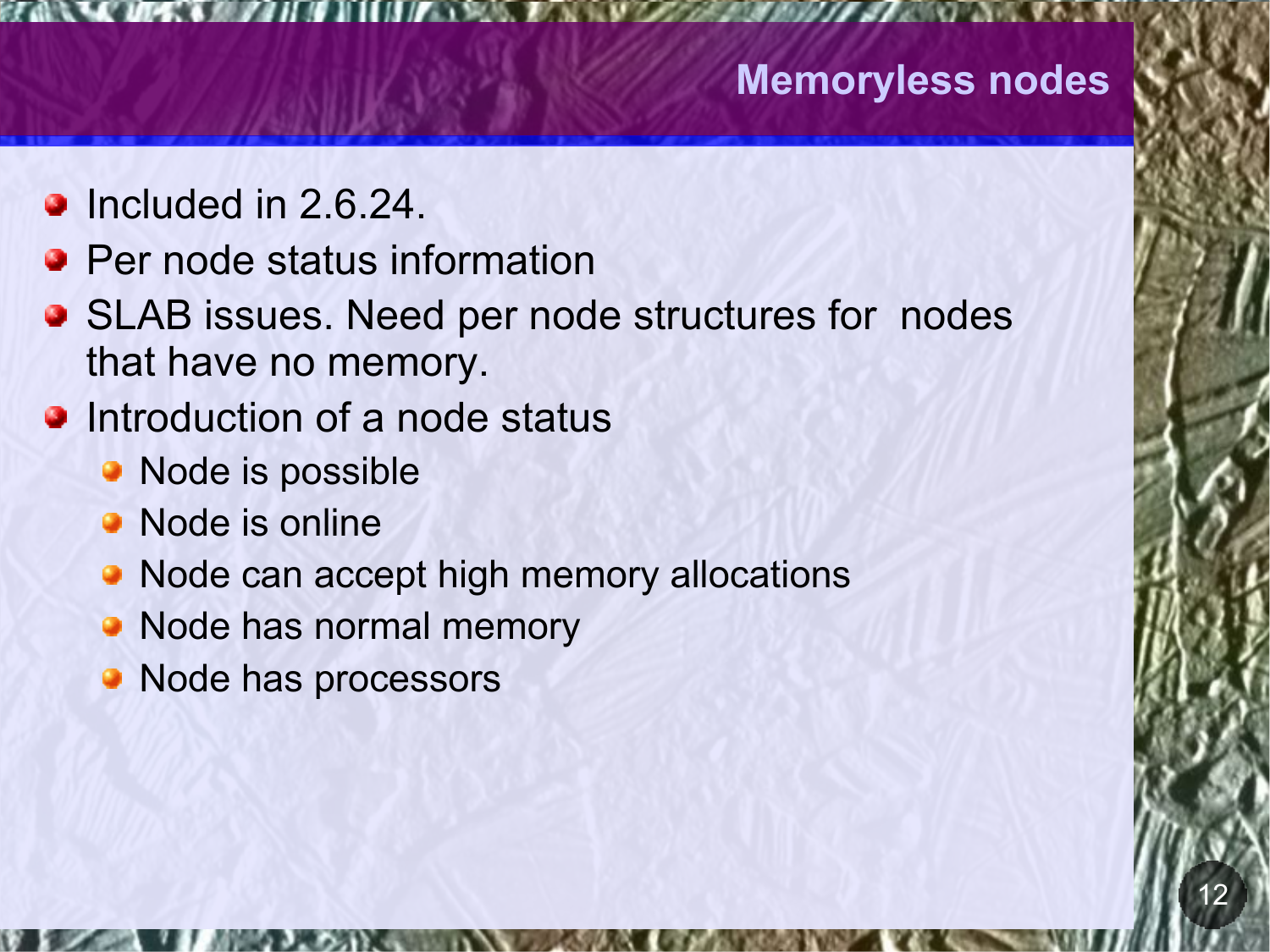# **Cgroup**

- SMP mechanism to control memory
- **Adds a per cgroup LRU which establishes page** ownership to the cgroup.
- **Potential issue if it is to replace cpusets: No per node** LRUs!
- **C** Cpuset/cgroup kill on swap?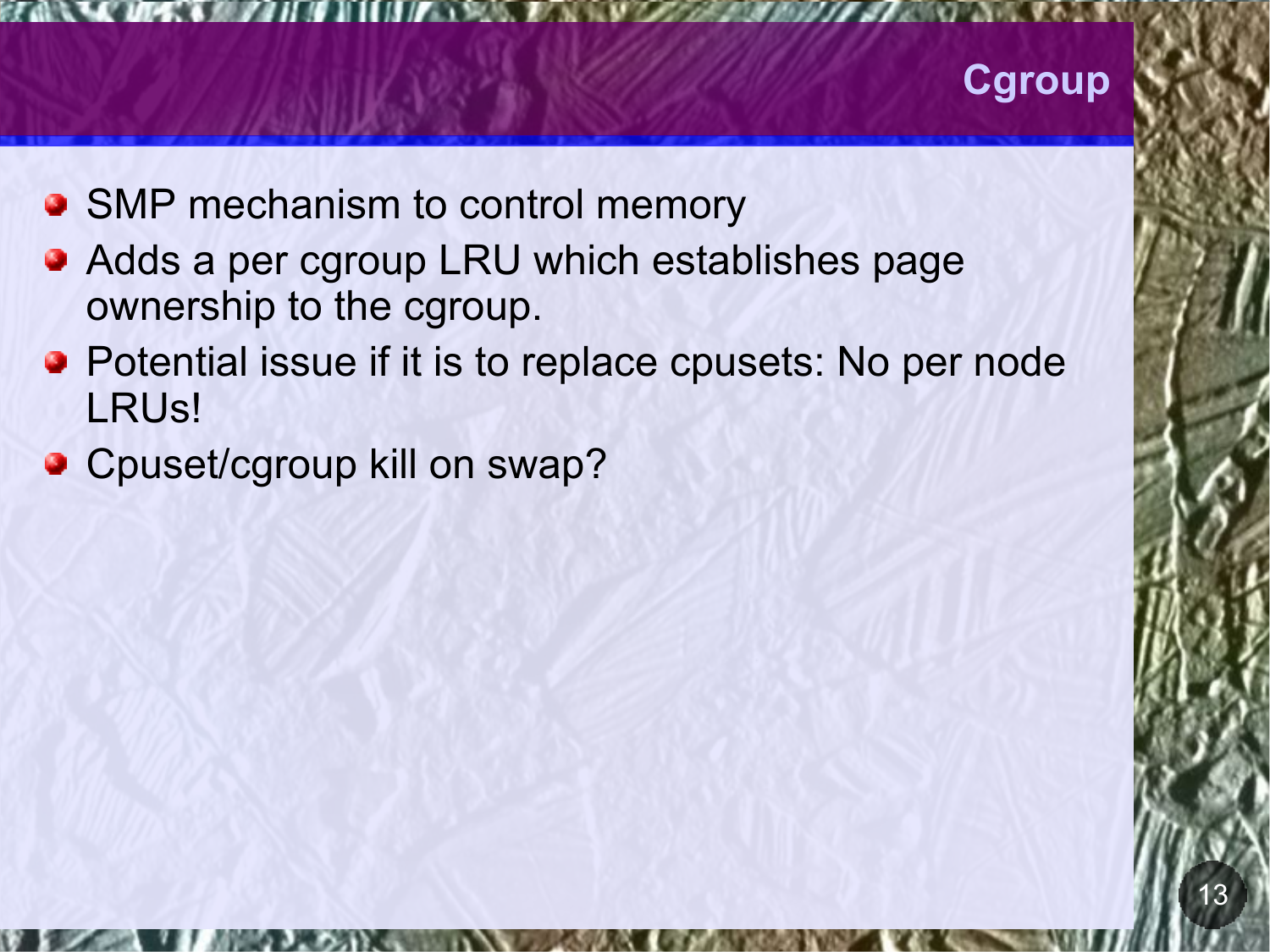- **Some performance improvement vs. DISCONTIG and** regular SPARSEMEM.
- **Simplifies code in the kernel in general**
- **Allows SPARSEMEM to avoid using page flags for** section Ids.
- x86 64 has VMEMMAP as the only memory model. Discontig / Flatmem removed.
- Same is to be done for IA64. Tony Luck indicated that he wants to do this.
- **i386: Key problem to freeing page flags here with** NUMAQ. Problem is that SPARSEMEM\_STATIC leaves no available page flags.
- **Future: Movable 2M pages, fallback to 4K?**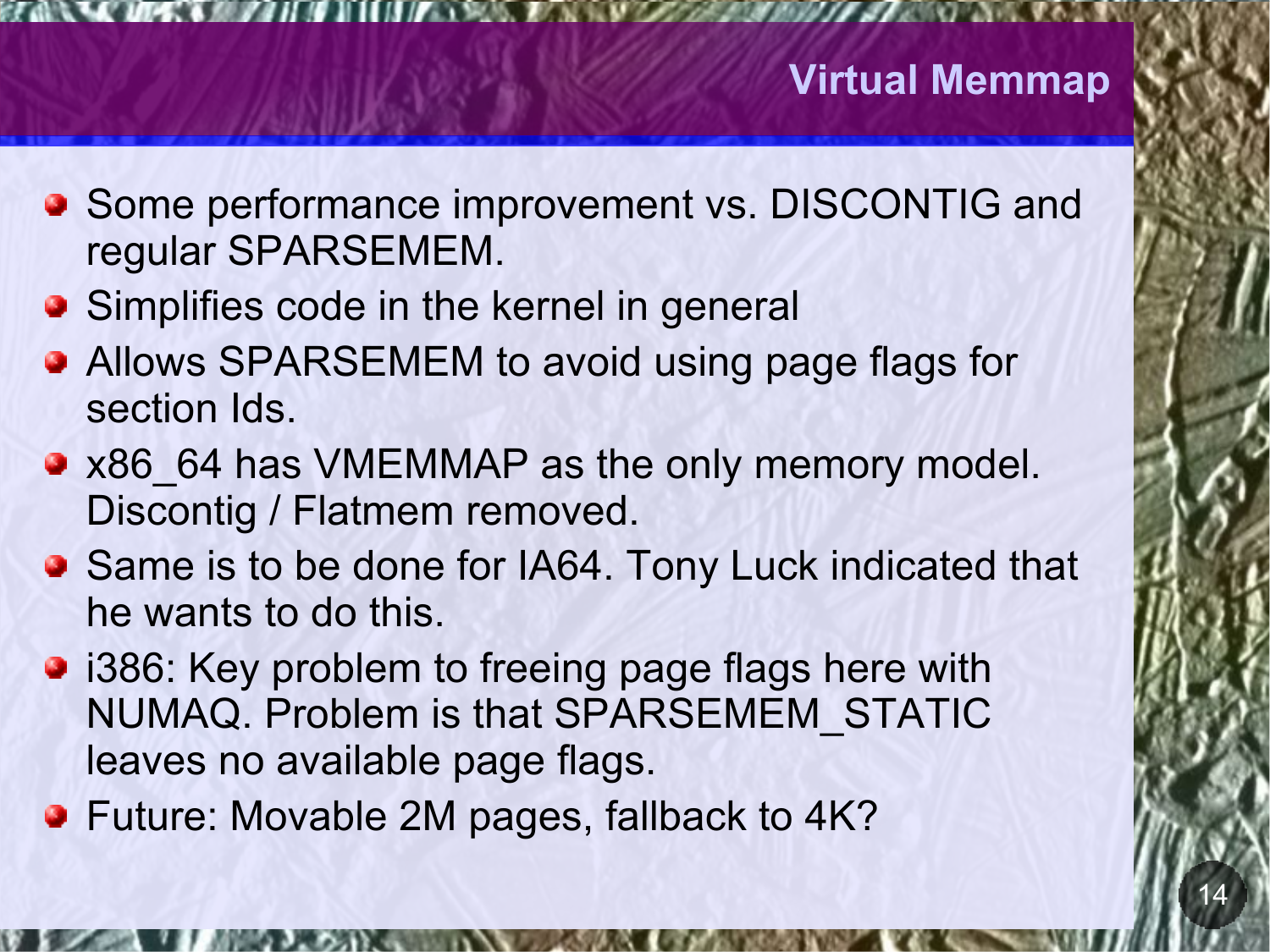# **Problems for which patch sets and solutions exist**

- **Off lining memory and nodes: Memory unplug**
- **Performance and scaling problems because of 4k** page size in large systems or due to page pinning
	- **LRU optimizations (Rik van Riel)**
	- Not scanning pinned, mlocked or anonymous pages (Rik)
	- **Large Blocksize patchset (64k blocksize)**
- **Too many dirty pages accumulate on some nodes** 
	- **Cpuset/cgroup based dirty throttling**
- Swap is not acceptable for HPC applications
	- **C** Cpuset/cgroup kill on swap (Paul Jackson)
- **Support for more processors (4k 16k 64k)** 
	- cpu alloc
	- **C** cpumask size reduction work (Mike Travis)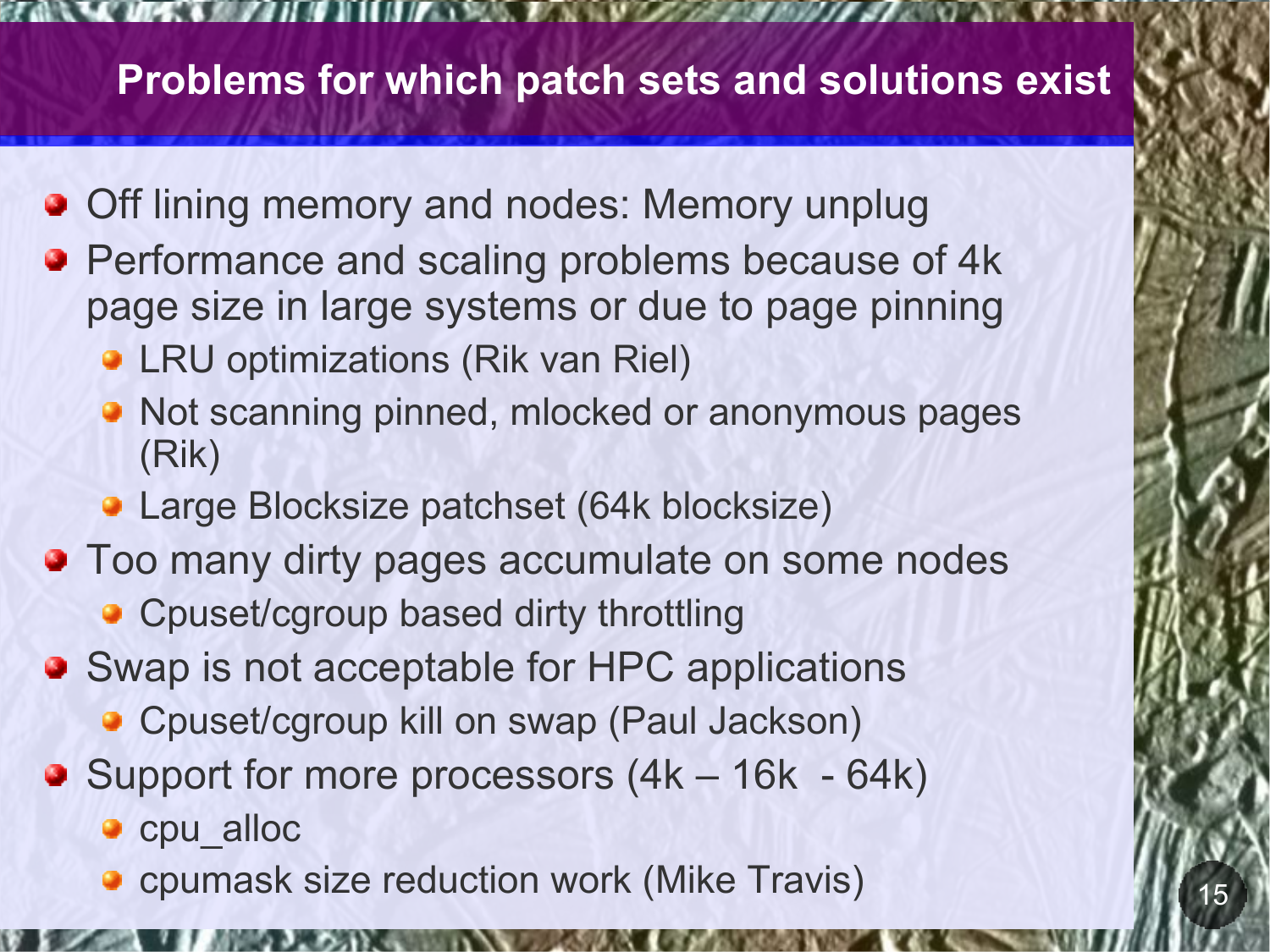# **Problems with solutions continued**

- **Almost empty slabs can consume lots of memory** 
	- **Slab defragmentation**
- **Julianalle Unreliability of higher order allocations** 
	- **Fallback to order 0 in SLUB**
	- **Virtual Compound pages (for stacks etc)**
- **Avoiding cacheline contention in percpu allocation** 
	- cpu alloc
- **Effective per cpu counter and other operations**

**c** cpu ops

- **DMA zone problems (OOM issues, NUMA memory** balancing)
	- **DMA Zone allocator (Andi Kleen)**
	- Getting rid of ZONE DMA(32?)
- **a** Lack of page flags (removal of SPARSE\_STATIC)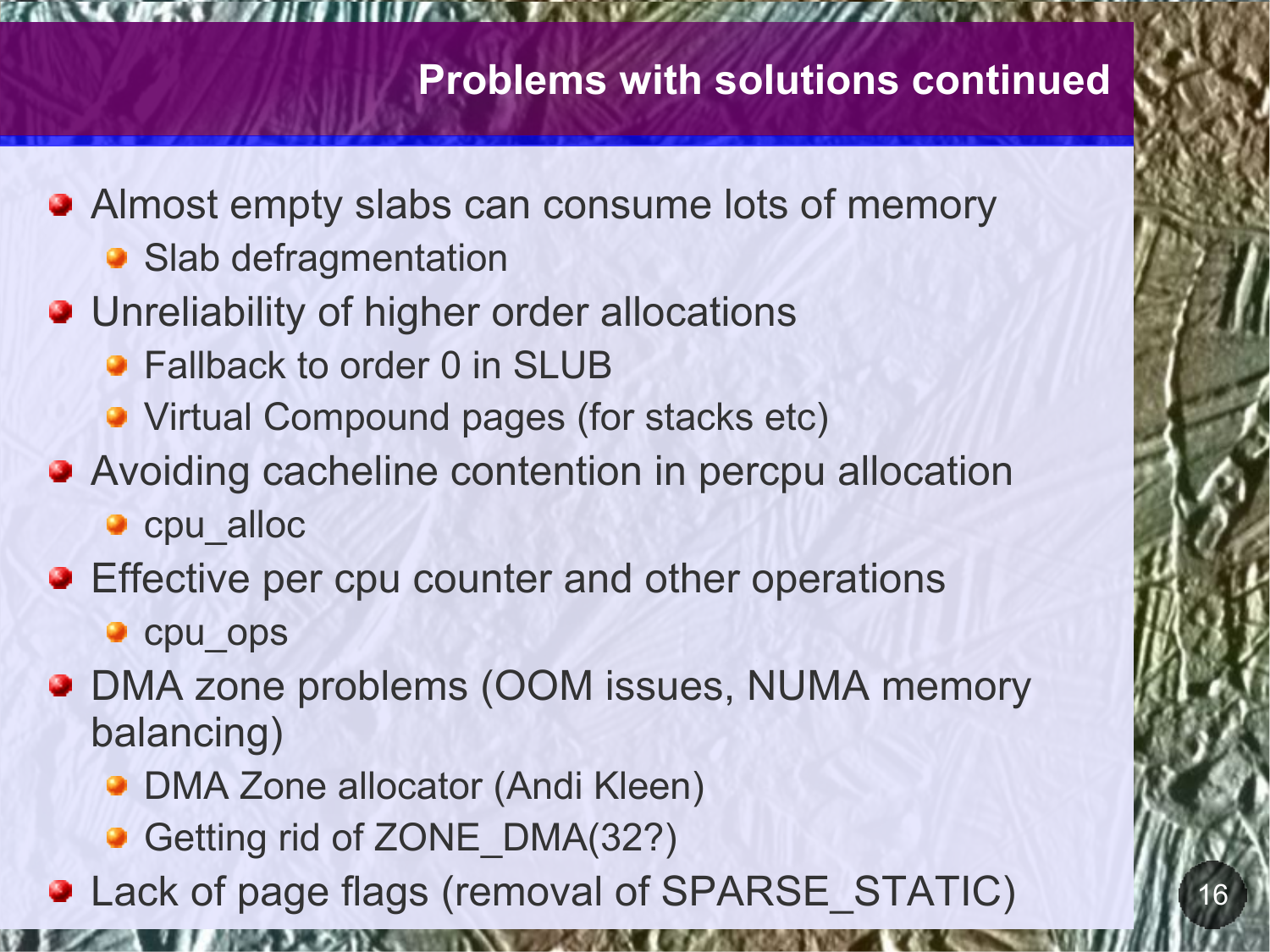### **Unresolved Problems**

17

- **Page allocator performance for order 0 pages**
- Page allocator performance for higher order pages.
- **Devices or subsystems pinning memory (MMU** notifier, EMM notifier exist but are unable to sleep without additional modifications).
- **Support for I/O from vmalloc'ed memory**
- **a** Removal of SPARSEMEM\_STATIC from i386 to free up page flags.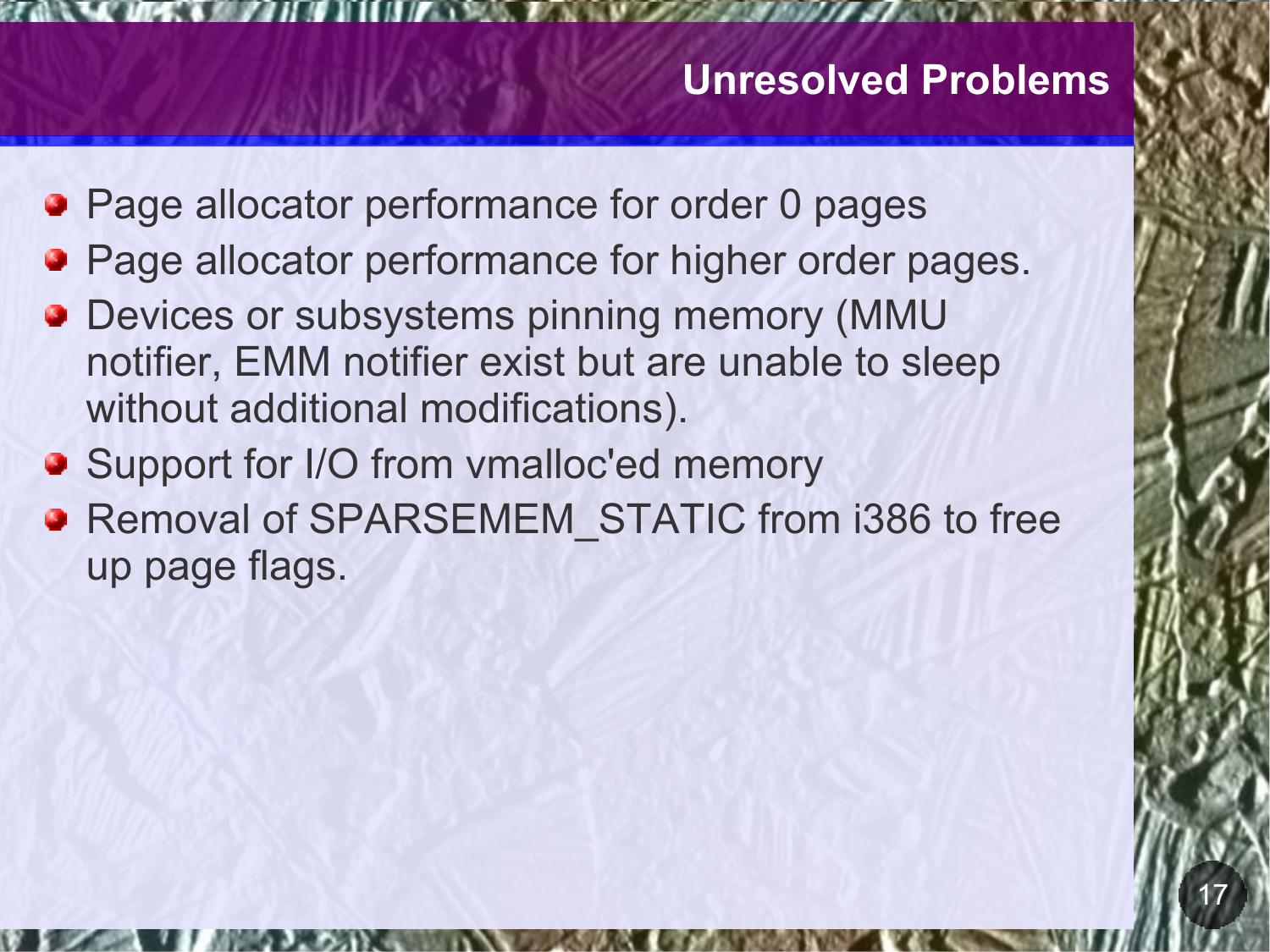# **Avoiding scans of pinned pages**

- **Pinned pages are not reclaimable (RDMA, Xpmem** etc)
- **Too many per node may lead to Out of memory errors**
- A too large percentage will lead the VM to continually scan through pages that are not reclaimable
- **January 19 Live locking under load.**
- Solution is to remove the pages from the reclaim list and go to other nodes if there is no memory available.
- **Work in progress by Rik van Riel.**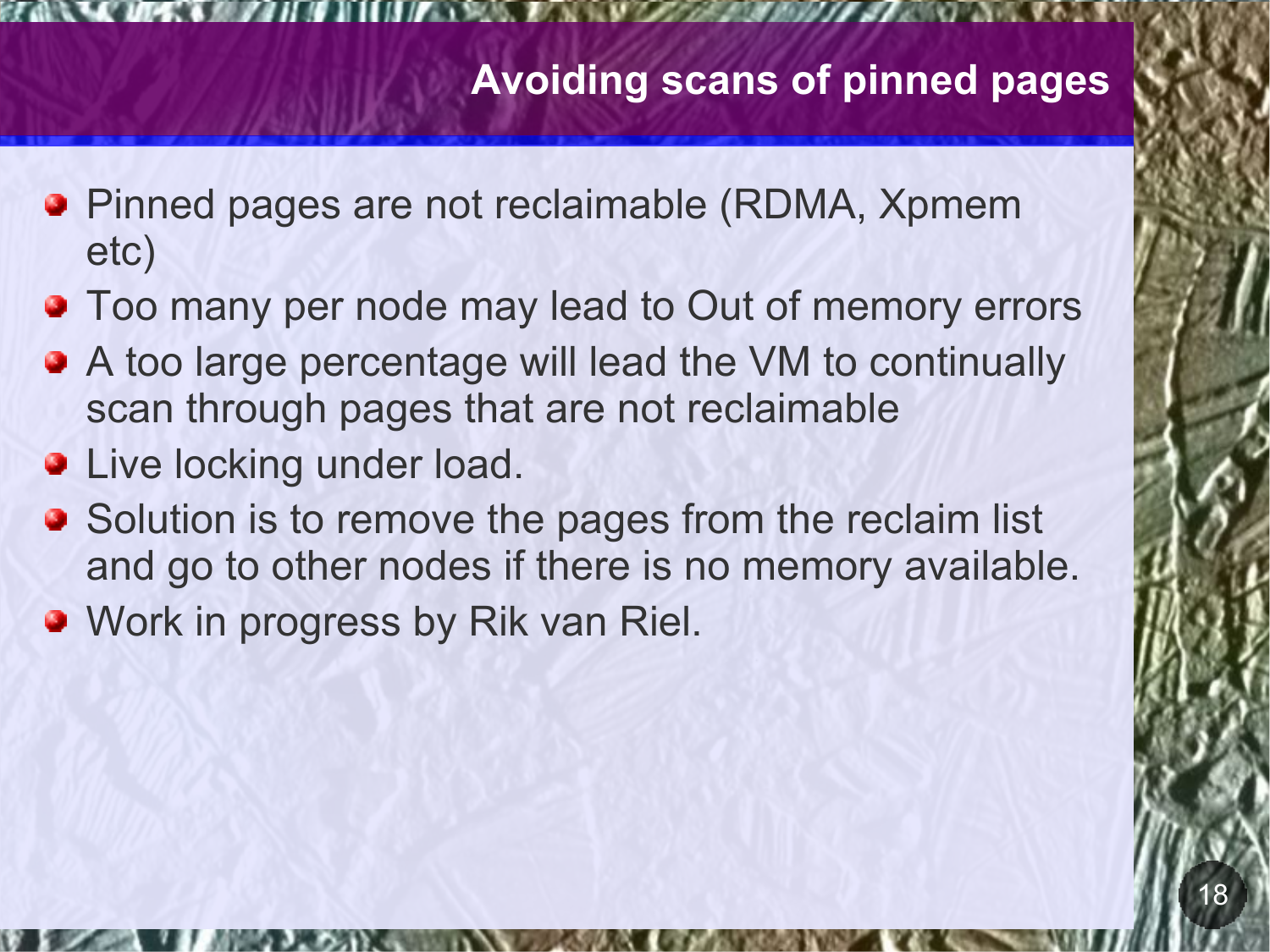# **Virtually Mapped Compound Pages**

- **Avoids vmalloc. The use of virtually mapped memory** needs page table lookups and 4k ptes. Vmalloc is only used if there is no contiguous memory available.
- **B** Reduces TLB pressure
- Allow the use of antifrag measures to speed up the system.
- **Allows large stack sizes**
- **Avoids failure on order 1 stack allocations**
- **Provides base for higher order page cache fall back** feature.
- **Allows to provide fall back for various higher order** allocations in the kernel (as f.e. useful for node plug in)
- **Allows reliable use of higher order allocations.**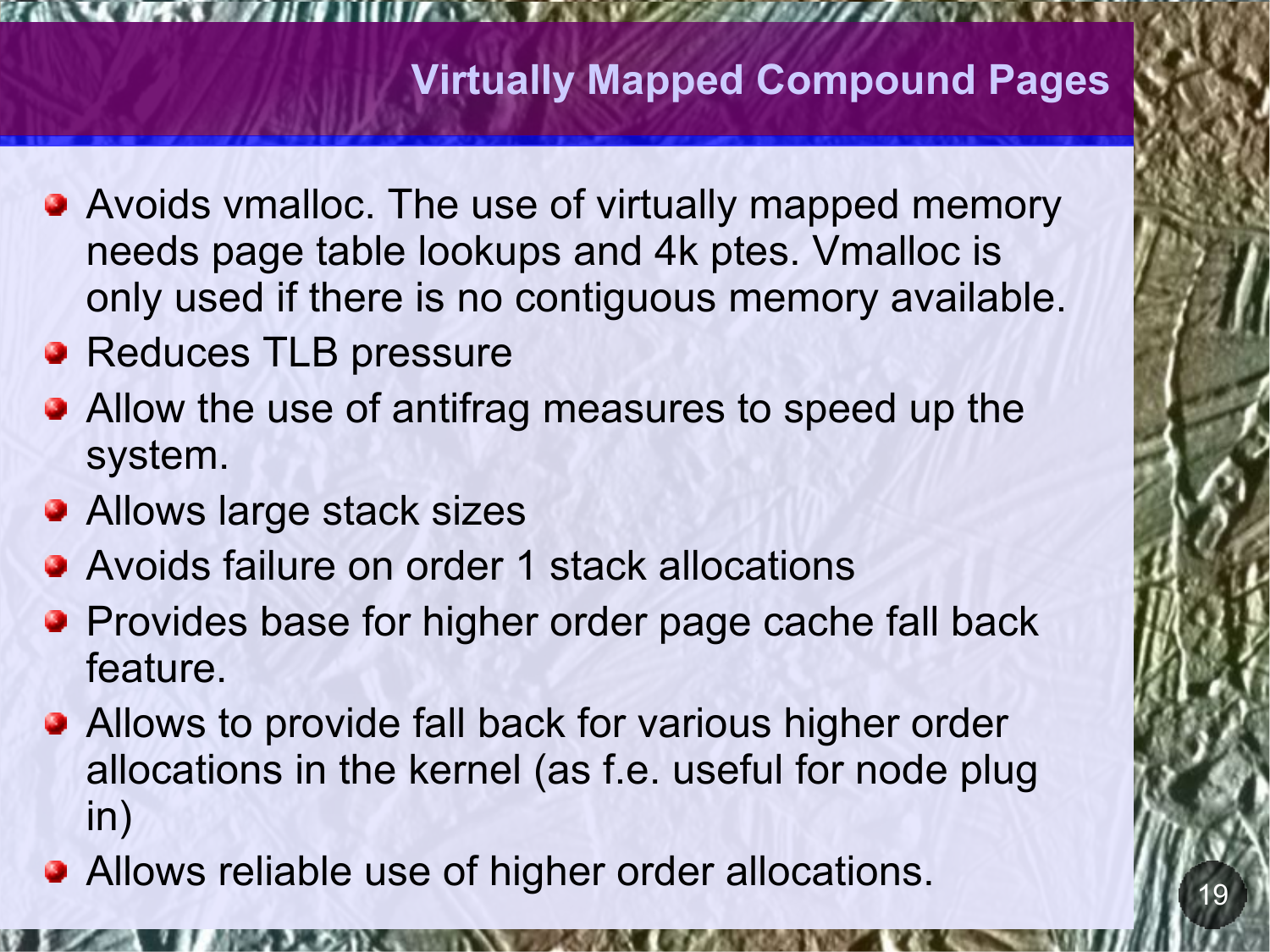# **Large Buffer / Higher order page cache**

- Needed for scaling VM and I/O
- **Avoids the LRU scaling problem**
- Scales I/O. Reduces scatter / gather list sizes. Linear I/O for large amount of memory possible.
- **Potential to make huge page use transparent.**
- May avoid TLB pressure issues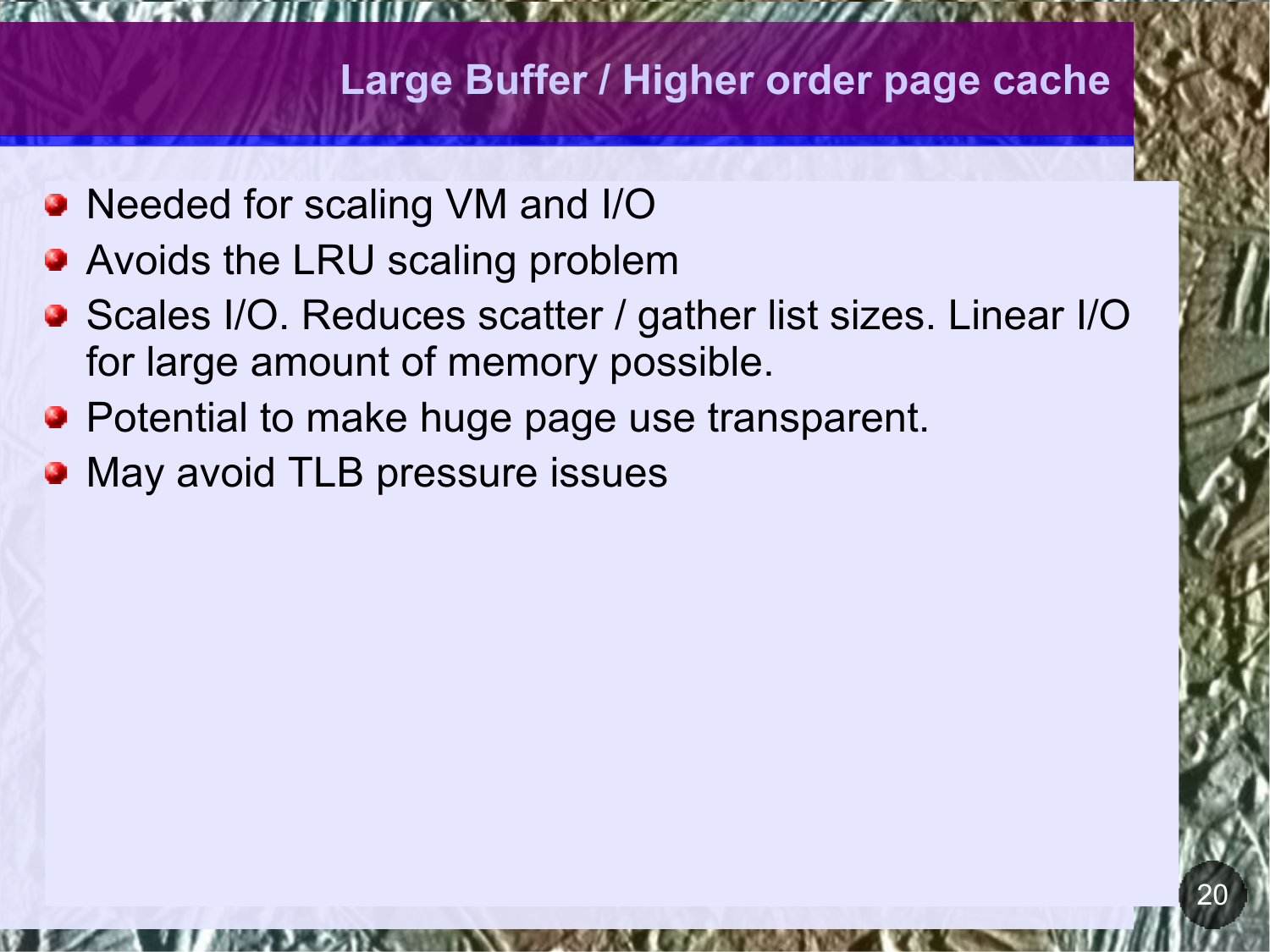# **Page allocator**

- **Fastpath is not fast. 8x slower than slab allocator** fastpaths.
- May need to assign blocks to various higher orders.
- Memory defrag missing. Mel did a draft about a year  $\bullet$ ago but so far no demand. More higher order page cache use may make the defrag logic necessary.
- **B** Easily fragments.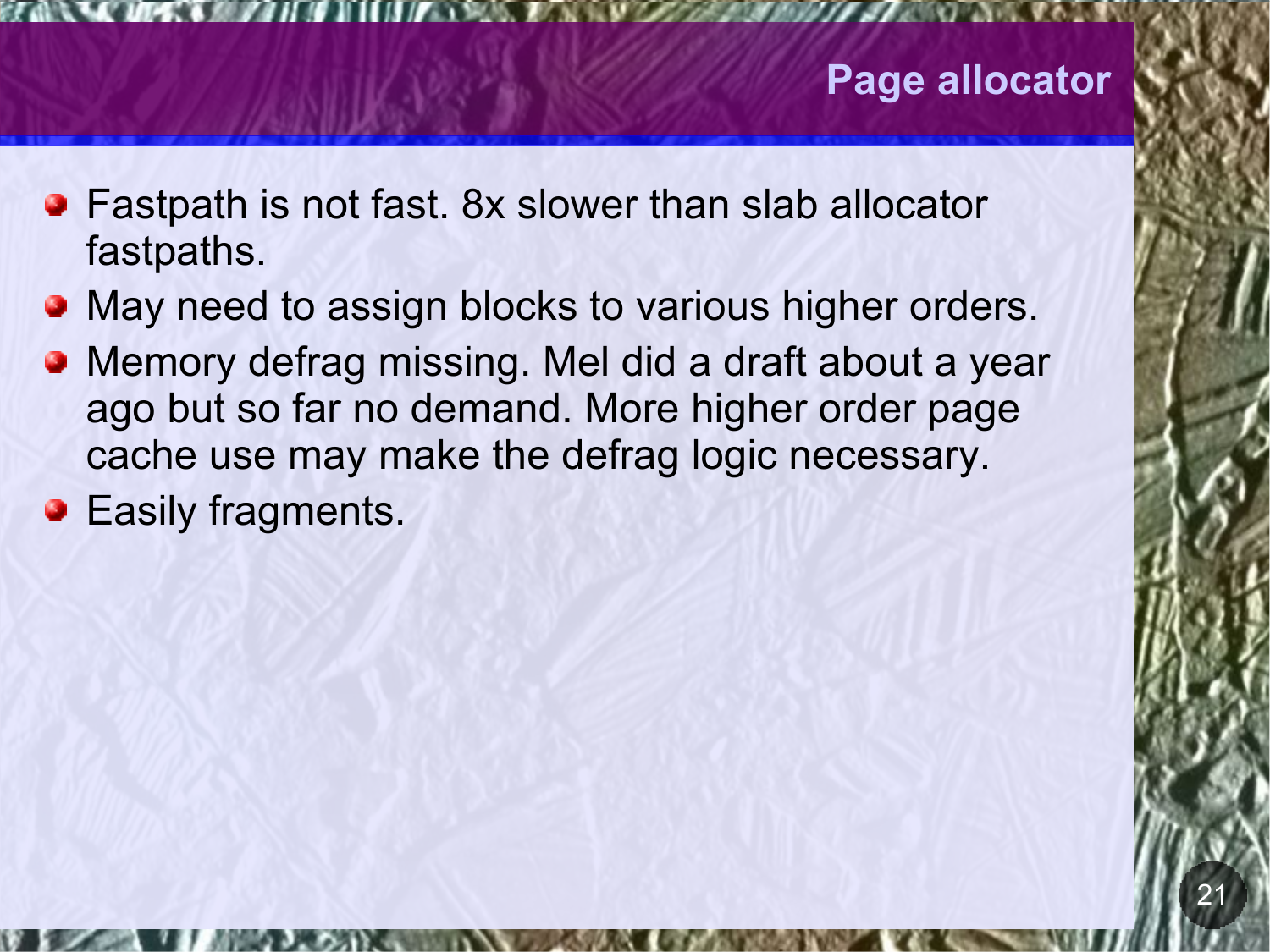# **Patch sequence for Compound page support in the Page Cache**



22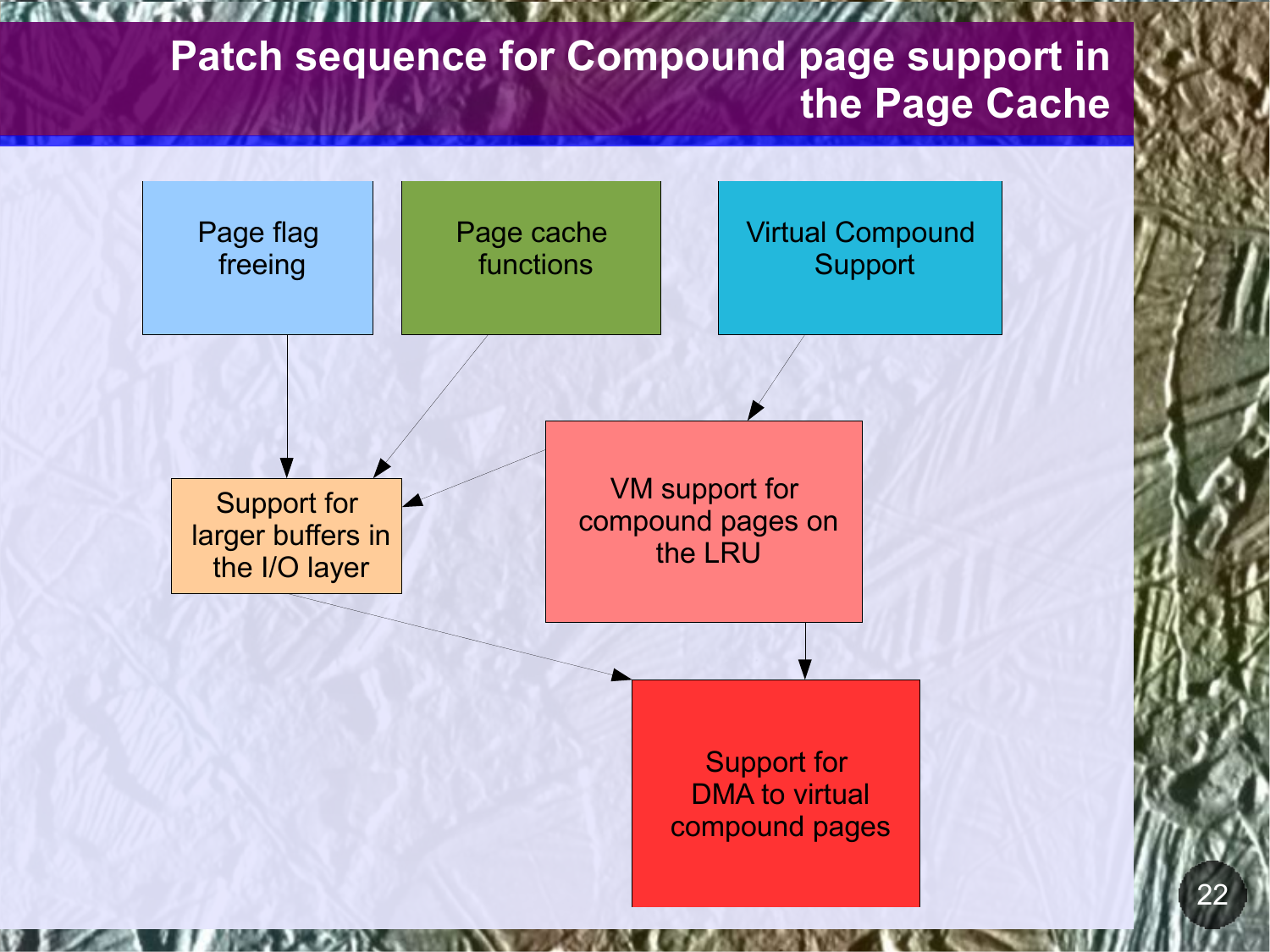### **Pinned pages issues**

- **Driver needs to directly map user space pages for** DMA transfer or other special needs.
- VM thinks the pinned pages are only temporarily unavailable and continues attempts to reclaim memory.
- **Works fine for small amount of pinned pages.**
- **The more pages are pinned the more the VM will** uselessly attempt to reclaim memory.
- **One solution: Take pinned pages off the LRU so that** they are no longer scanned.
- **The other solution: Send a notification to the device** driver so that the pages are unmapped and memory can be reclaimed.